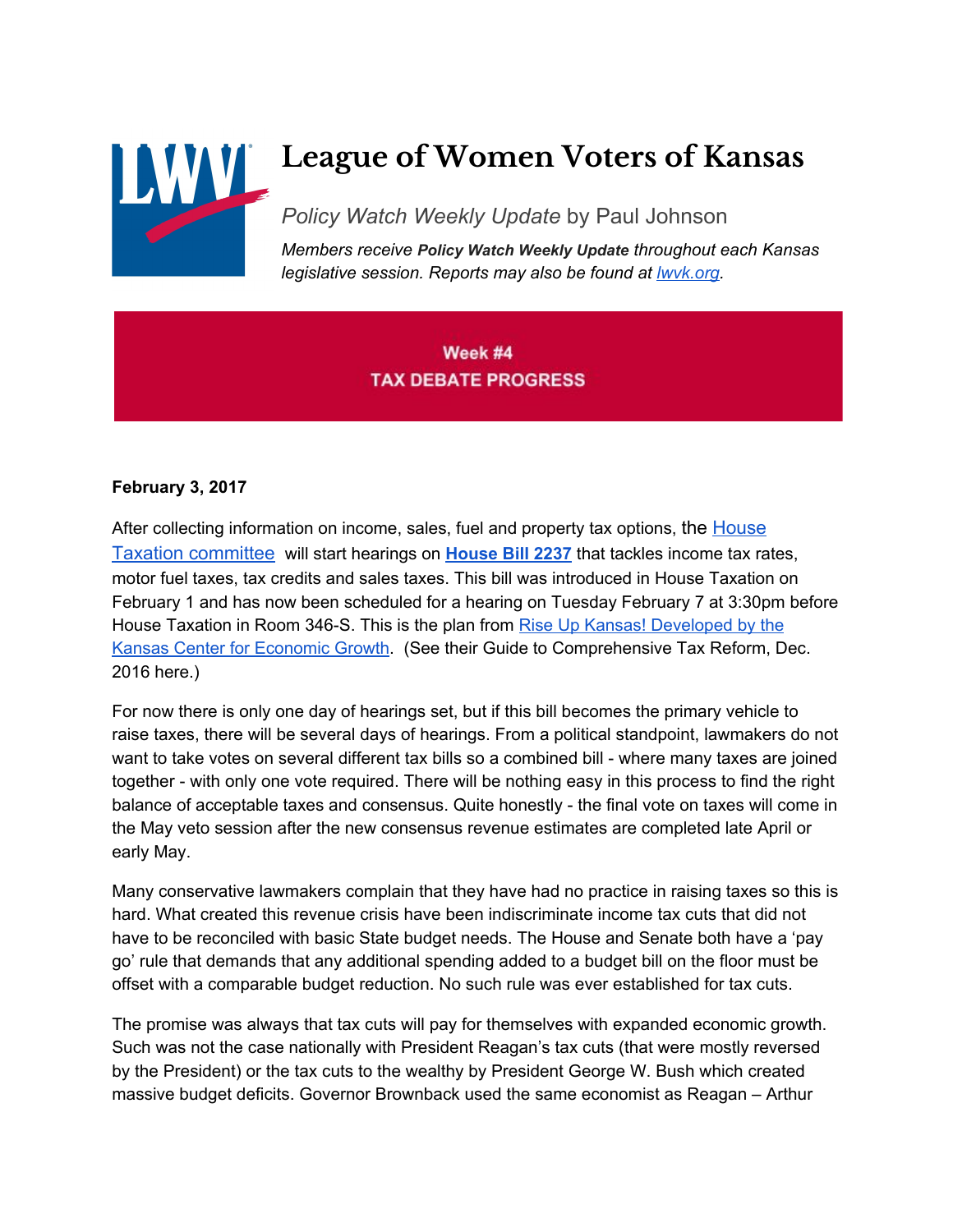Laffer – to concoct the magical growth projections for income tax cuts that overwhelmingly went to the wealthiest 5% of Kansas taxpayers. The revenue crisis facing Kansas is very real and requires some true political leadership to walk Kansas back to a sane balanced budget.

#### **BUDGETARY TWO-STEP**

Budgets can be handled in far different ways before the Kansas Legislature. The [Senate](http://www.kslegislature.org/li_2016/b2015_16/committees/ctte_s_wam_1/) Ways & Means [committee](http://www.kslegislature.org/li_2016/b2015_16/committees/ctte_s_wam_1/) is having an open and inclusive discussion over handling the 2017 deficit that must be reconciled by June 30. Several days of hearings have been planned to discuss practical options. Legislative Research has presented in detail the Governor's plan to delay certain payments (KPERS and public schools), sweep more funds from fee agencies, and primarily fix this \$320 million deficit with an 'idle funds' loan that must be repaid over seven years. The Governor's Budget Director has been present to answer questions on the delayed payments and the idle funds loan. Mark Tallman from the Kansas [Association](http://www.kasb.org/) of School Boards testified in detail that school districts operating funds have been falling behind inflation for several years and that delaying school payments puts further pressure on school district cash flows to pay all bills and start the schools on time. It may well take another couple weeks to agree on the loan and decide what if any budget cuts are possible this late in the fiscal year.



In contrast, the House Agriculture & Natural [Resources](http://kslegislature.org/li/b2017_18/committees/ctte_h_ag_nat_res_bdgt_1/) Budget [committee](http://kslegislature.org/li/b2017_18/committees/ctte_h_ag_nat_res_bdgt_1/) handles budgets in a speed dating fashion. In one week, they zoom through the budgets of Kansas Department of Agriculture, the Kansas Water Office and the Division of Environment in the Kansas Department of Health & Environment. In one hearing, Legislative Research gives a quick, general review of the multiple programs found in the agency. After that the Secretary or Division Chief gives a general overview of the agency and the Governor's budget recommendations. There is no provision for the public to comment on the adequacy of these budgets.

The Committee is only hearing from legislative staff that has to be neutral and state employees who have no option but to agree with the proposed budget. The committee decided they would make final decisions on the budget 24 hours after this one-day hearing. These three hearings took place this last week and the presentation to the full [House](http://www.kslegislature.org/li_2016/b2015_16/committees/ctte_h_apprprtns_1/) [Appropriations](http://www.kslegislature.org/li_2016/b2015_16/committees/ctte_h_apprprtns_1/) committee comes this Wednesday February 8. One wonders what is the hurry given the critical importance of these agricultural and environmental programs? The State Water Plan is slowly dying as water fees decline and state revenue transfers are not made.

Of greatest concern has to be the Division of [Environment](http://www.kdheks.gov/environment/) that is vital to protecting our air and water. This \$61 million dollar budget is funded 35% from trusts (1 cent gas tax for clean-ups), 28% from federal funds, 27% fee funds, 3% from the State Water Plan and 7% from the State General Fund (SGF). From 2014 to 2019, SGF will have fallen by 24% while the number of full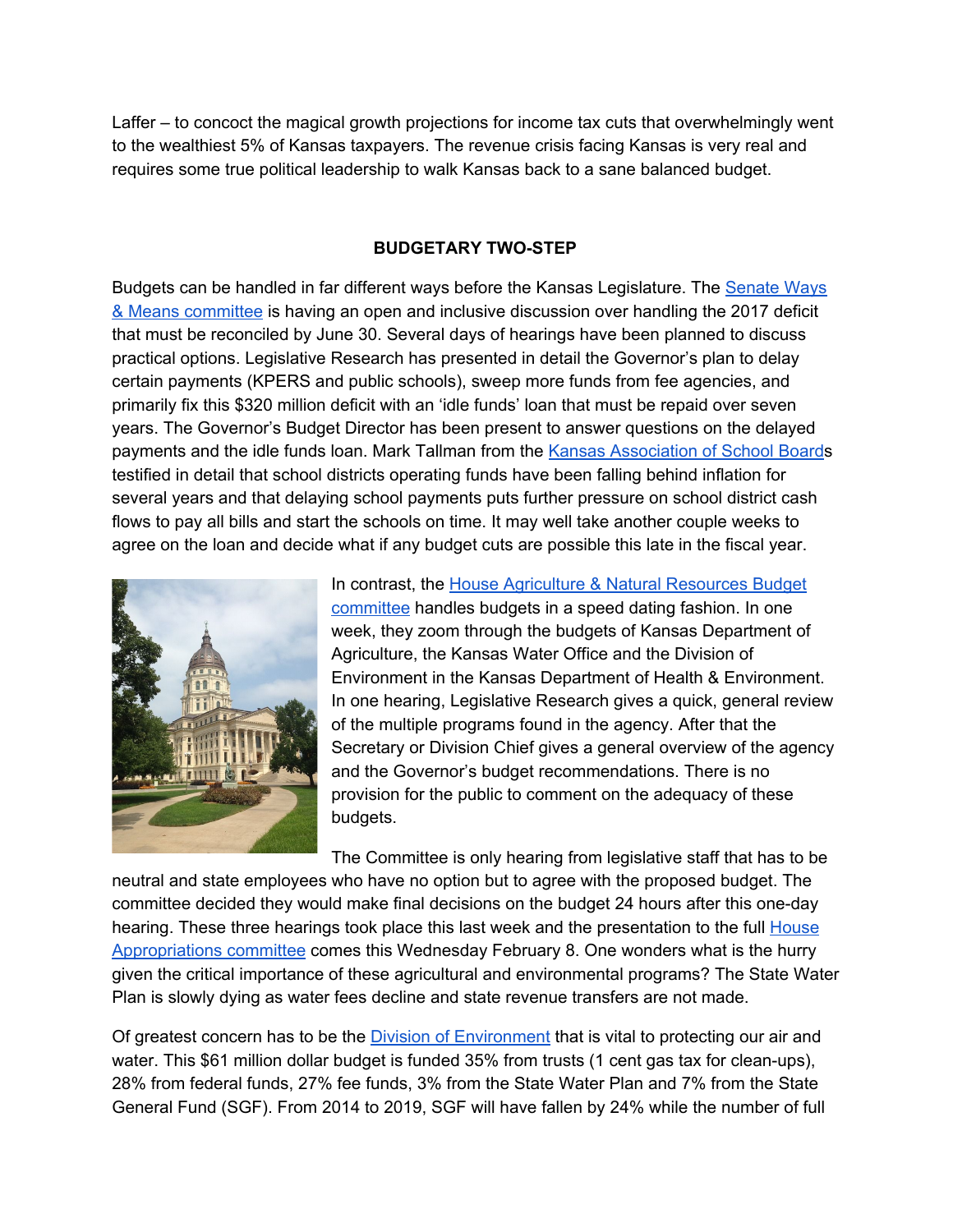time employees will have fallen 14%. There is not the time in the committee to ask the detailed questions on adequacy of water testing or air emission testing. Does this agency have adequate staffing to monitor and regulate the 2,000 large confined animal feeding operations in Kansas?

In the 2018 and 2019 budget, the Governor deletes two employees from the Bureau of Environmental Field Services Topeka office. The number of public water supplies tested annually is 53,201 in 2016 and will drop to 46,000 in 2017. 'Solid waste site' annual inspections were supposed to be 450 in 2016 recommended by the Governor, but only 275 were made. One has to be concerned with the reductions to EPA funding almost certain under the Trump administration. Will this Division continue to collapse under further budget reductions? Will Kansas just give up on monitoring our environment and just rely on voluntary self-regulating schemes for solid waste sites, air emissions and water quality? The move to defund what some see as "regulation" is really a defunding of water and air and basic environmental protections for citizens.

## **LOCAL FARM AND FOOD TASK FORCE REPORT**

On Tuesday and Wednesday February 7 and 8, the second report from the legislatively established statewide 'local food and farm' task force will be presented to the House and Senate Agriculture committees. The specific task force recommendations will be covered next week in Policy Watch, but this task force has been presented with tremendous information on the opportunities and barriers to expansion of local food production.

Kansans spend \$770 million annually on fruits and vegetables (\$260/per person times almost 3 million Kansans) but less than \$40 million worth is grown in Kansas. The number of farmers markets has increased to 129 from 80 such markets in the late 1980's. 29 of these markets can now accept food stamps. There are over 24 counties in Kansas that have established or are considering establishing local food councils of local citizens to consider local food plans. In 2010, there were 320 cities in Kansas that had a grocery store but 85 of these cities (under 2,500 in population) have lost their only grocery store. The number of small meat plants has fallen from 90 to 75 in the last few years. Consumer demand for local food continues to skyrocket and Kansas needs a state plan to respond to that demand through financing and business planning.

The House Agriculture committee is also holding a 'specialty crop' hearing on Wednesday February 8 at 3:30 pm in Room 582-N. Rebecca Floyd from the Kansas Development Finance Authority will make a presentation on the Beginning Farmers Loan Program that has been operating since 1987. Tom Buller, Specialty Crops Projects Program Director at the Kansas Rural Center will report on his work to help growers increase their specialty crop production and develop specialty crop business plans to guide farmers. The Kansas [Department](http://agriculture.ks.gov/) of Agriculture will report on their work with farmers markets across Kansas. Missty Lechner from the American Heart Association will report on her work across Kansas in assisting counties to establish local food councils. While Kansas has over 27 million acres in cropland and 3 million of these acres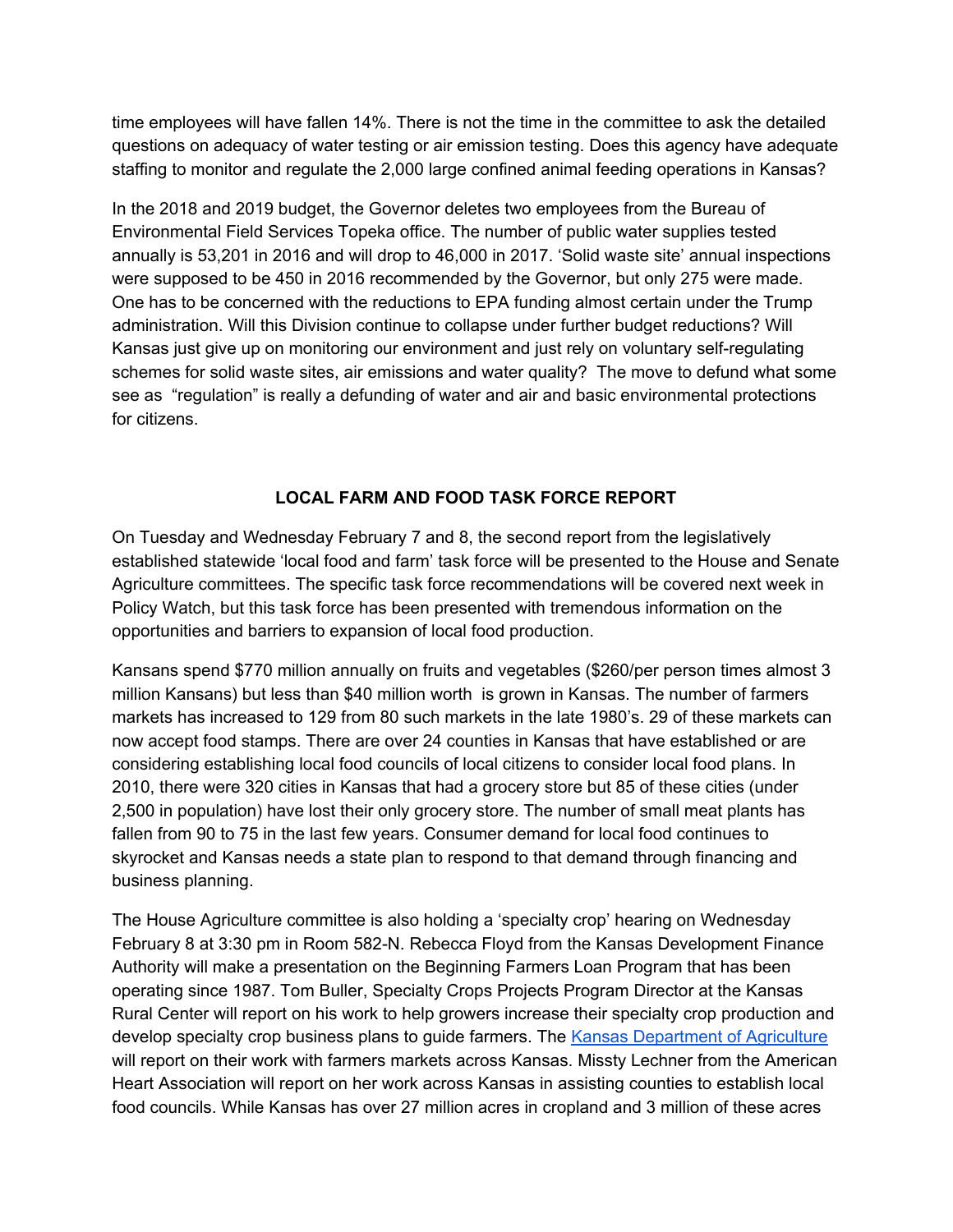are irrigated, we have less than 10,000 acres in fruits and vegetables. Kansas could grow 100% of the basic fruits and vegetables we consume on less than 100,000 acres.

#### **HOME RULE**

In 1966, Kansans passed a constitutional amendment giving cities constitutional home rule. The counties were granted home rule by statute in 1974. Counties and cities derive their power from the State. The concept of home rule means that the State has delegated power to local governmental units to address matters of local concern.

House [Concurrent](http://www.kslegislature.org/li/b2017_18/measures/HCR5004/) Resolution (HCR) 5004 is a proposal to extend constitutional home rule to Kansas counties. Under home rule, a city or county assumes authority to transact all business and perform all powers of local legislation and administration it deems appropriate, subject only to limitations enacted by the State. There are now 39 such limitations enacted by the State such as the regulation of confined animal feeding operations (CAFO's) and enacting certain local taxes.

In terms of the constitutional home rule for cities, the State can restrict the cities but it must be uniform statewide or the cities can petition out of that restriction. Under home rule, if the State has not legislated on a certain power, this power is left to the city or county. The large farm groups were the strongest opponents in this hearing before the House Federal and State Affairs committee. They contended this would give too much power to the counties and that only two of the three county commissioners could take control. They stated that this excessive power would threaten private property rights and this county home rule could destroy a statewide uniform business environment. They were particularly worried that if the State does not take statewide action on certain issues such as regulating drones or GMO labelling, counties would have the authority to act. Agriculture has special statewide protection from zoning laws. Of the 105 counties, 54 have adopted zoning and there is speculation that 25 are in violation of the agriculture statutes. There were several great questions on home rule and this debate will go on.

## **FILED LEGISLATION**

As of today, there have been 268 bills introduced in the House and 148 bills introduced in the Senate. Some dreadful bills from last session have been introduced again in this session. **[House](http://www.kslegislature.org/li/b2017_18/measures/hb2199/) Bill 2199** would provide counties the authority to limit and even terminate conservation easements. **House Bill 2246** starts the debate again over noxious weeds by moving the regulating authority from the Legislature by law to the Kansas Department of Agriculture through simple executive authority. However, **[Senate](http://kslegislature.org/li/b2017_18/measures/sb148/) Bill 148** would bring Kansas into a compact of states that elect to pledge their electoral votes to the candidate that won the national popular vote. There are several election law bills that have been filed and some given hearings. I will report on these next week.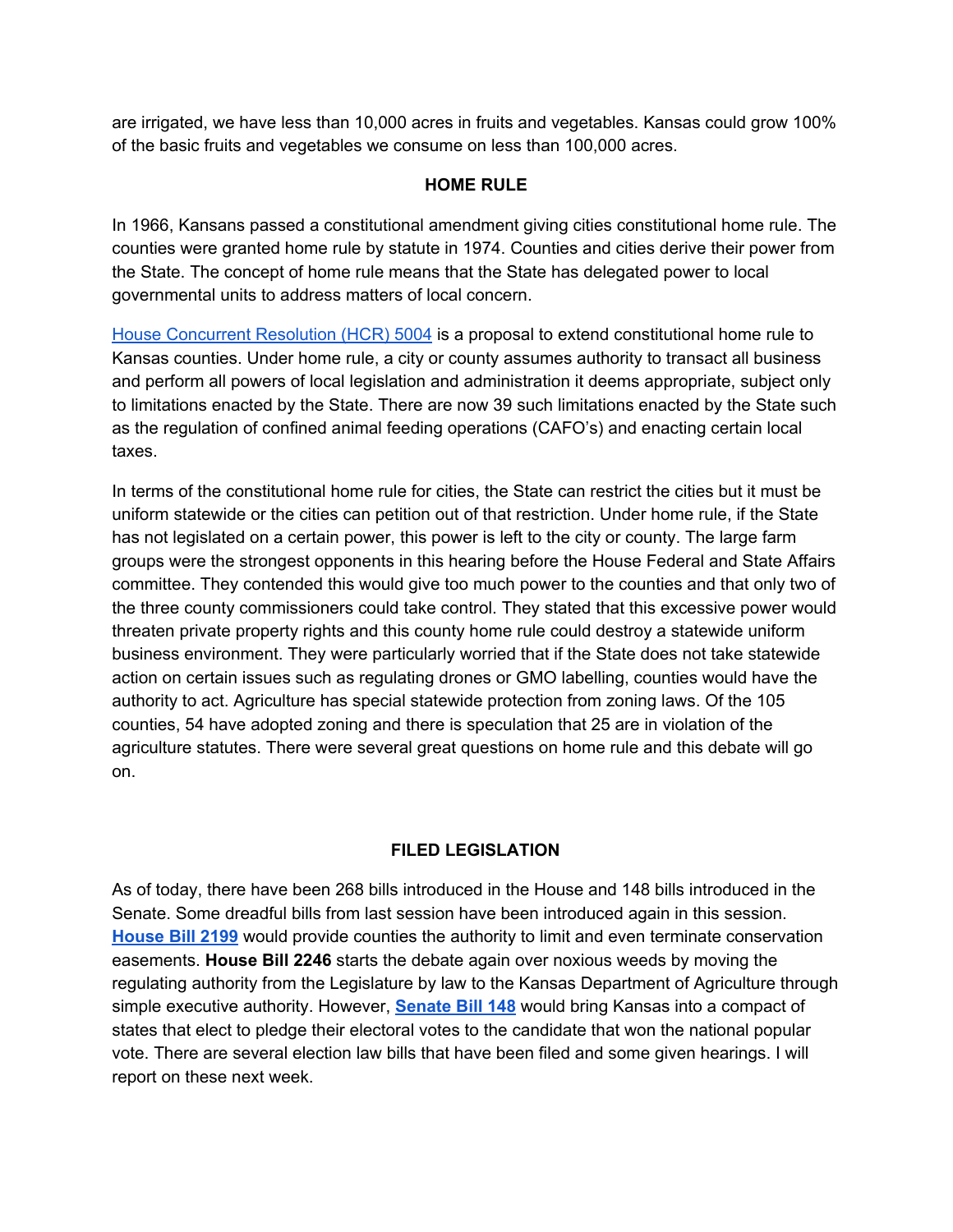## **WEEK OF FEBRUARY 6 – 10, 2017**

**House Appropriations** on Thursday, February 9 at 9 am in RM 112-N: Hearing on House Bill 2068 – Enforcement of child support orders against persons in arrearage.

**House Water and Environment** on Tuesday, February 7 at 9 am in RM 582-N: Hearing on Water Funding Bills.

**House Health and Human Services** on Monday February 6, Wednesday February 8 and Thursday February 9 at 1:30 in RM 112-N: Hearings on House Bill 2064 – Establishing the KanCare bridge to a healthy Kansas program (Medicaid expansion). Monday for neutral parties, Wednesday for proponents, Thursday for opponents.

**House K-12 Education Budget** on Thursday February 9 at 1:30 pm in RM 346-S: Work on FY 2018-2019 Operational Budget: Kansas State Department of Education.

**House Agriculture** on Tuesday February 7 at 3:30 pm in RM 582-N: Local Food & Farm Task Force Annual Report plus the Kansas Association of Conservation Districts Report. On Wednesday February 8 – Specialty Crop Reports and Beginning Farmer Loan Program.

**House Taxation** on Tuesday February 7 at 3:30 pm in RM 346-S: Hearing on House Bill 2237 – concerning taxation. (See top article above.)

**Senate Agriculture and Natural Resources** on Wednesday February 8 at 8:30 am in RM 159-S: Local Food & Farm Task Force Report / Beginning Farmer Loan Program

**Senate Public Health and Welfare** on Tuesday February 7 at 9:30 am in RM 118-N: Hearing on Senate Bill 95 – Amendments to public assistance requirements and benefits

#### *Paul Johnson may be reached at [pdjohnson@centurylink.net.](mailto:pdjohnson@centurylink.net)*



The League of Women Voters of Kansas is a grassroots, volunteer,<br>political organization with <u>nine local Leagues across the state</u>. For<br>nearly 100 years, LWVK has encouraged the informed and active<br>participation of citizen political organization with [nine local Leagues across the state.](http://lwvk.org/?page_id=62) For nearly 100 years, LWVK has encouraged the informed and active participation of citizens in government and has influenced public policy through education and advocacy. The League never endorses candidates or political parties.